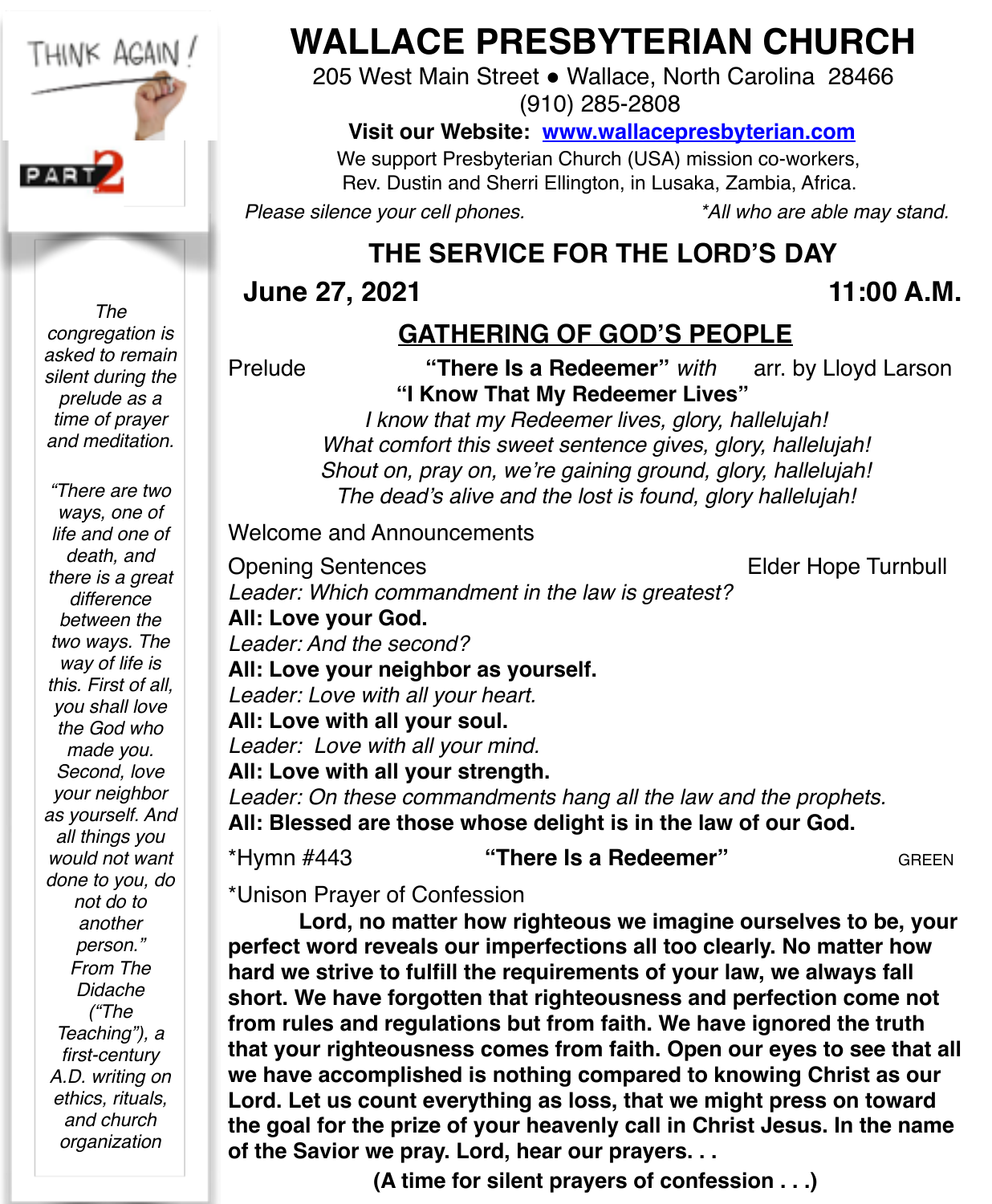*"Do not be overcome by evil, but overcome evil with good." Romans 12:21*

\*Responsive Assurance of Pardon

*Leader: Our Holy God, Creator, Redeemer, Sustainer, forgives our sins in Jesus Christ.*

**All: May we always walk in the mercy and paths of God's righteousness. Thanks be to God!**

\*Gloria Patri **Glory Be to the Father Glory be to the Father, and to the Son, and to the Holy Ghost; as it was in the beginning, is now, and ever shall be, world without end. Amen. amen.**

#### **PROCLAIMING GOD'S WORD**

Children's Sermon

Prayer for Illumination *(based on Ephesians 1:17-19)*

**God of our Lord Jesus Christ, may you give us a spirit of wisdom and revelation as we come to know you, so that, with the eyes of our hearts enlightened, we may know what is the hope to which you have called us, what are the riches of your glorious inheritance among us, and what is the immeasurable greatness of your power for us who believe, according to the working of your great power. Amen.**

| Sermon               | THE SERMON ON THE MOUNT Dr. Philip K. Gladden |                     |
|----------------------|-----------------------------------------------|---------------------|
| Gospel Lesson        | Matthew 5:21-48                               |                     |
| Old Testament Lesson | Exodus 20:1-17                                | Elder Hope Turnbull |

"Think Again! Part 2"

A Time for Reflection

Pastoral Prayer with the Lord's Prayer

**Our Father, who art in heaven, hallowed be thy name. Thy kingdom come, thy will be done, on earth as it is in heaven. Give us this day our daily bread; and forgive us our debts as we forgive our debtors. And lead us not into temptation, but deliver us from evil. For thine is the kingdom and the power and the glory forever. Amen.** 

#### **GIVING THANKS TO GOD**

Presentation of Tithes and Offerings

*"Being a Christian is less about cautiously avoiding sin than about courageously and actively doing God's will." Eric Metaxas, Summary of some of Dietrich Bonhoeffer (1906-1945) German Lutheran pastor, theologian, anti-Nazi dissident who was martyred by the Nazis*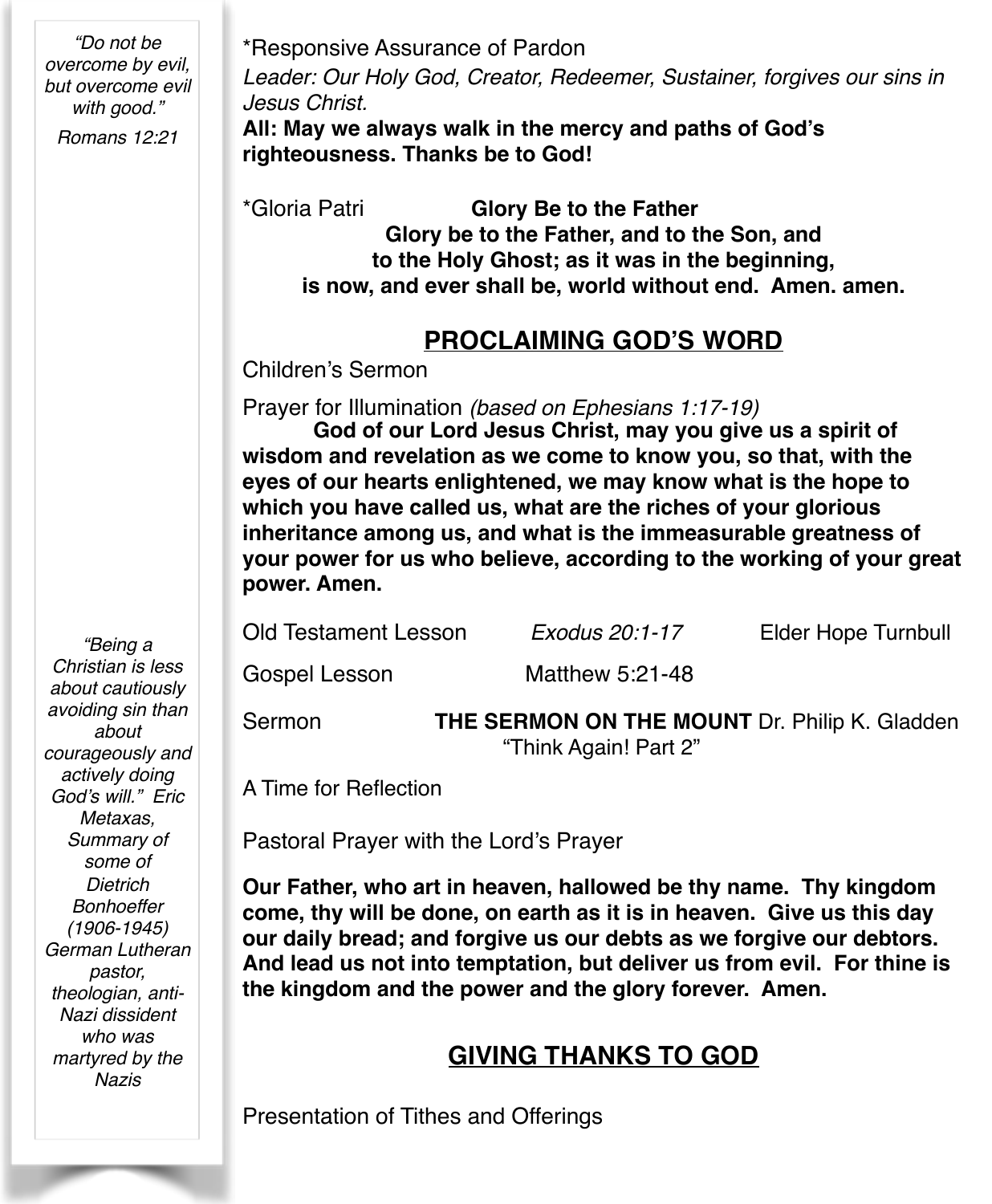*"You shall not take vengeance or bear a grudge against any of your people, but you shall love your neighbor as yourself: I am the Lord."*

*Leviticus 19:18*

Offertory **"There Is a Redeemer"** arr. by Phillip Keveren *Thank you O my Father, for giving us Your Son, And leaving Your Spirit 'til the work on earth is done.*

\*Doxology and Prayer of Dedication *Praise God from whom all blessings flow; Praise Him all creatures here below; Praise Him above ye heavenly host; Praise Father, Son, and Holy Ghost. Amen.*

\*The Affirmation of Faith *From "The Heidelberg Catechism" (1563)*

*Q: What is your only comfort in life and in death?*

**A: That I am not my own, but belong — body and soul, in life and in death — to my faithful Savior, Jesus Christ. He has fully paid for all my sins with his precious blood, and has set me free from the tyranny of the devil. He also watches over me in such a way that not a hair can fall from my head without the will of my Father in heaven; in fact, all things work together for my salvation. Because I belong to him, Christ, by his Holy Spirit, assures me of eternal life and makes me wholeheartedly willing and ready from now on to live for him.**

*Q: What must you know to live and die in the joy of this comfort?*

**A: Three things: first, how great my sin and misery are; second, how I am set free from all my sins and misery; third, how much I am to thank God for such deliverance.**

\*Hymn #435 **"There's a Wideness in God's Mercy"** IN BABILONE

\*Benediction

\*Postlude

\**All who are able may stand.*

*"In everything do to others as you would have them do to you; for this is the law and the prophets." Matthew 7:12*